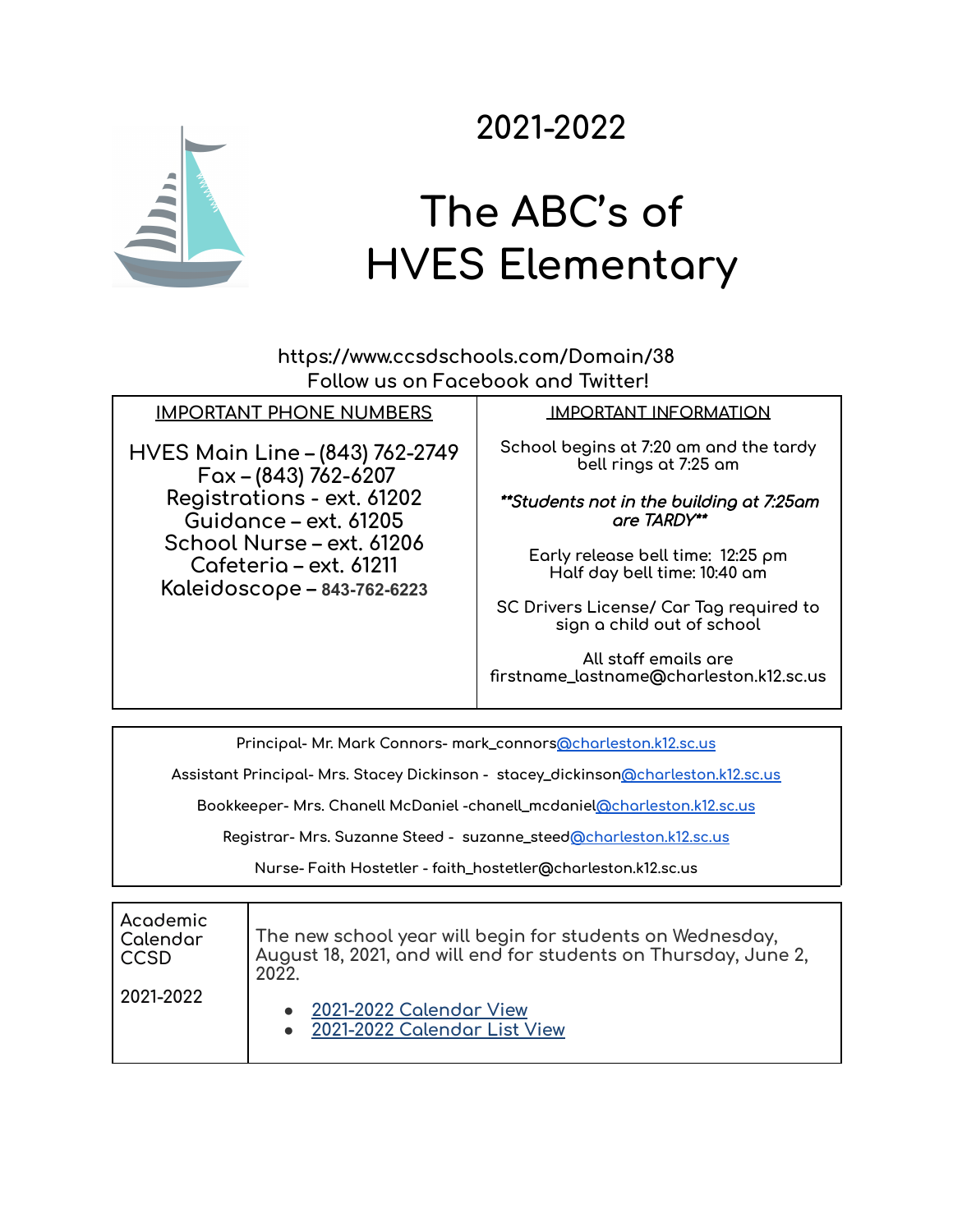| Arrival/<br>Dismissal | Arrival:<br>Car Riders: Arrival procedures begin promptly at 7:00 am. Once your<br>car is along the front sidewalk (along the fence or under the awning)<br>students may exit the car. Students are responsible for opening their<br>own car door. We have staff outside to monitor the car line but are not<br>responsible for opening the car door. Please make sure your student<br>is ready to hop out of the car, goodbye's said and all materials ready.<br>At 7:25am we put a sign out front and at that point you must bring<br>your student in to sign in as a tardy.<br>Dismissal:<br>Starting at 2:15pm, early car riders will be called. At 2:17 buses are<br>then called as we continue to call car riders. At 2:25pm Kaleidoscope<br>is called down. All students must be picked up by 2:50pm.<br>*walkers must have admin. permission and live in the adjacent<br>neighborhoods. Please email Stacey_dickinson@charleston.k12.s.us<br>with any questions.                                                                                                   |
|-----------------------|----------------------------------------------------------------------------------------------------------------------------------------------------------------------------------------------------------------------------------------------------------------------------------------------------------------------------------------------------------------------------------------------------------------------------------------------------------------------------------------------------------------------------------------------------------------------------------------------------------------------------------------------------------------------------------------------------------------------------------------------------------------------------------------------------------------------------------------------------------------------------------------------------------------------------------------------------------------------------------------------------------------------------------------------------------------------------|
|                       |                                                                                                                                                                                                                                                                                                                                                                                                                                                                                                                                                                                                                                                                                                                                                                                                                                                                                                                                                                                                                                                                            |
| Attendance            | Students must be signed in by a parent/guardian in the front<br>office if arriving at 7:25 am or after. Please keep in mind on a<br>normal school day, in order for your child to be marked<br>present, they must attend school no less than 3.5 hours.<br>Example: If you are signing in tardy due to a scheduled doctor's<br>appt., you must sign your child in before 11:00 am for them to be<br>counted present for the day. If you are signing your child out<br>early, they must be signed out after 11:00 am to be counted<br>present for the day.<br>If your child is going to be absent, send an email to your child's<br>teacher and "cc" suzanne_steed@charleston.k12.sc.us. Please be<br>sure to state the reason for the absence.<br>All parent written excuses and/or doctor's excuses must be sent<br>$\bullet$<br>in within three days of the child's returning back to school.<br>Excuses must be emailed to<br>suzanne_steed@charleston.k12.sc.us<br>Please note: there will be NO student sign-outs after 1:45 pm as<br>we are preparing for dismissal. |
| <b>Bridges</b>        | <b>Bridges Family Orientation</b>                                                                                                                                                                                                                                                                                                                                                                                                                                                                                                                                                                                                                                                                                                                                                                                                                                                                                                                                                                                                                                          |
|                       |                                                                                                                                                                                                                                                                                                                                                                                                                                                                                                                                                                                                                                                                                                                                                                                                                                                                                                                                                                                                                                                                            |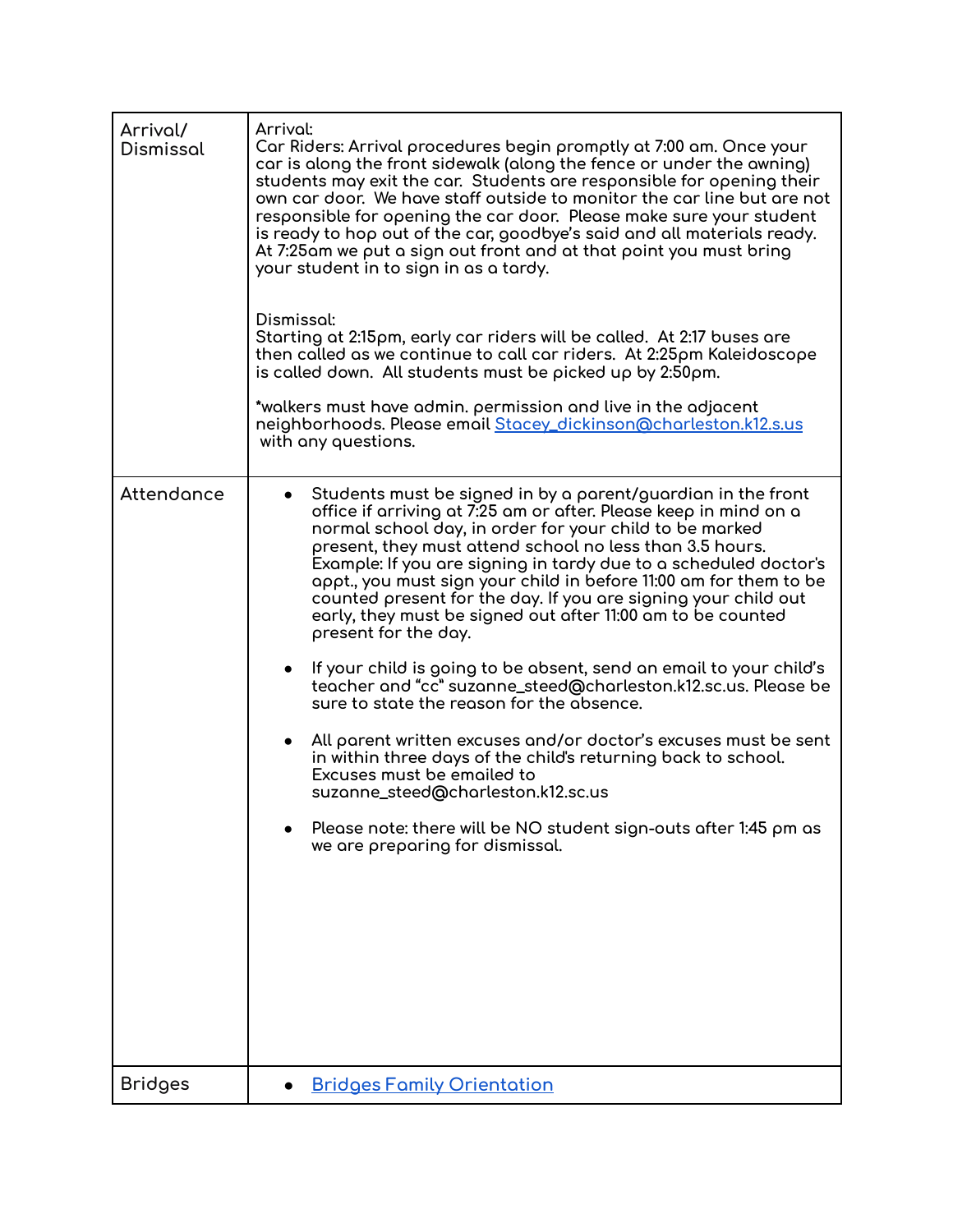| Math                         | <b>Bridges Curriculum for Families and Unit Overviews</b>                                                                                                                                                                                                                                                                                                                                |
|------------------------------|------------------------------------------------------------------------------------------------------------------------------------------------------------------------------------------------------------------------------------------------------------------------------------------------------------------------------------------------------------------------------------------|
| <b>Bus Services</b>          | First Student Bus Services -- 843-566-8142<br>www.ccsdschools.com/transportation<br><b>HVES Bus Code is: BHHV</b>                                                                                                                                                                                                                                                                        |
|                              | To find your bus stop, visit the transportation site link and select<br>the Harbor View bus chart.                                                                                                                                                                                                                                                                                       |
|                              | Look for the bus stop with the nearest cross-street to you. The<br>AM and PM times when the bus will be at this stop are on the<br>chart. • Make a note of your bus number and the street name<br>stop. Communicate this to your teacher.                                                                                                                                                |
|                              | . If you do not see a bus stop within 0.4 miles from your house,<br>you can request a stop on the Transportation site.                                                                                                                                                                                                                                                                   |
|                              | • Plan to be at your bus stop 10-15 min early.                                                                                                                                                                                                                                                                                                                                           |
|                              | There are instructions on how to sign up for bus delay<br>notifications on the Transportation site. Expect the first week of<br>school to have delays!                                                                                                                                                                                                                                   |
| Cafeteria                    | www.ccsdschoolmeals.com                                                                                                                                                                                                                                                                                                                                                                  |
|                              | All breakfast and lunch for students this year is free.                                                                                                                                                                                                                                                                                                                                  |
| <b>Celebrations</b>          | Please reach out to your child's teacher if you wish to celebrate<br>a birthday.                                                                                                                                                                                                                                                                                                         |
| Communication                | Website: https://www.ccsdschools.com/Domain/38                                                                                                                                                                                                                                                                                                                                           |
|                              | Facebook:<br>https://www.facebook.com/groups/247606672087092                                                                                                                                                                                                                                                                                                                             |
|                              | Twitter: https://twitter.com/HarborViewES                                                                                                                                                                                                                                                                                                                                                |
|                              | <b>Weekly Newsletter: HVES Updates</b>                                                                                                                                                                                                                                                                                                                                                   |
| Drop Off<br><b>Materials</b> | If you are dropping off materials after school starts for<br>your student, please ring the doorbell and you will be let<br>into the vestibule. Please place your item in the<br>appropriate grade level bin with a sticky note and their<br>name and teacher. Email your students' teacher and let<br>them know you dropped off an item and they will get it<br>when they have a moment. |
|                              | Please note that there is no guarantee it will get to your<br>child the same day. If you forgot a lunch, we have free                                                                                                                                                                                                                                                                    |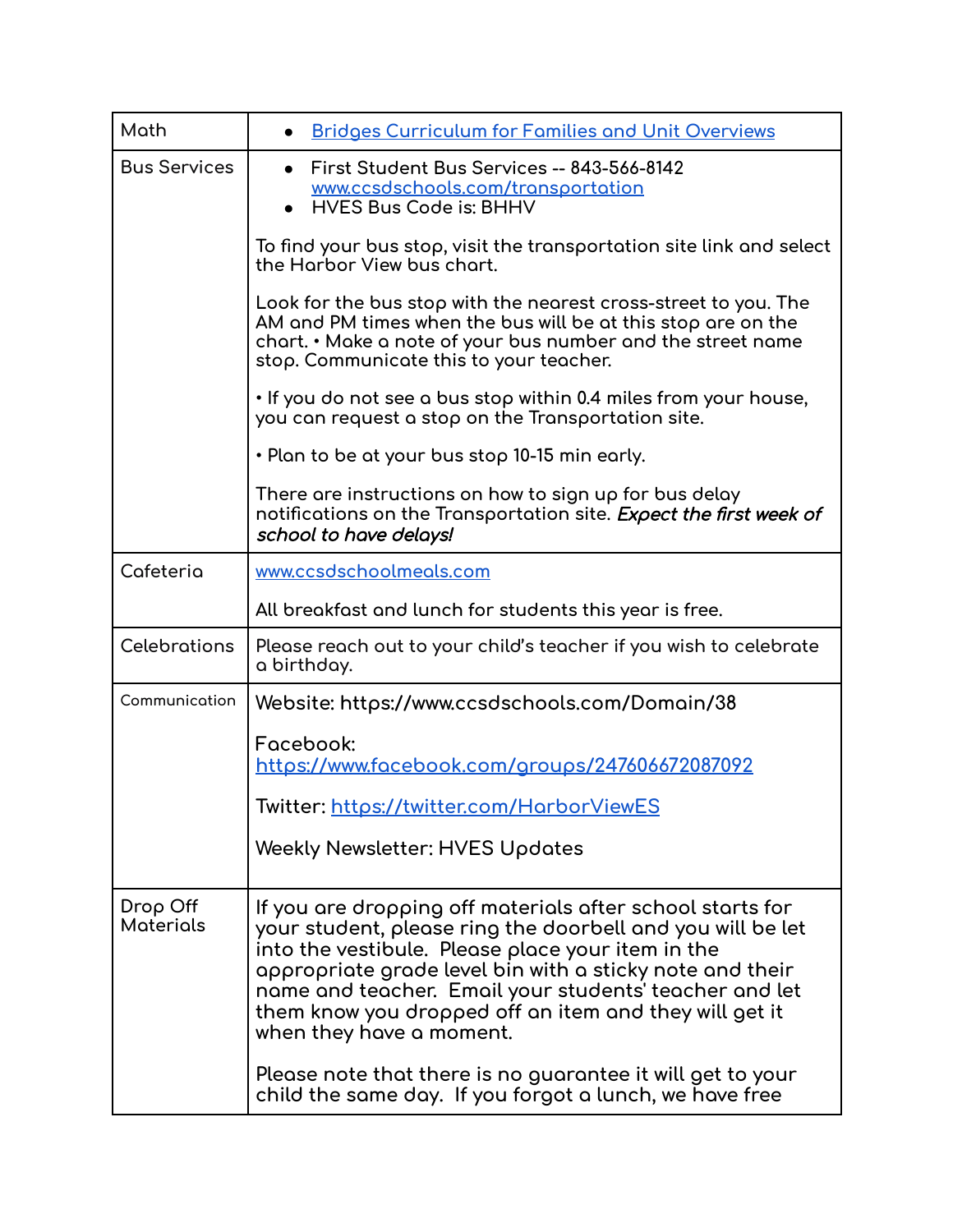|                                                              | lunch all year and your student can pick up one of those.<br>We also have water bottles here for any student that<br>doesn't have one.                                                                                                                                                                                                                                                                                                                                                                                                         |
|--------------------------------------------------------------|------------------------------------------------------------------------------------------------------------------------------------------------------------------------------------------------------------------------------------------------------------------------------------------------------------------------------------------------------------------------------------------------------------------------------------------------------------------------------------------------------------------------------------------------|
| Family<br><b>Friendly SC</b><br>Learning<br><b>Standards</b> | <b>FAMILY FRIENDLY LEARNING STANDARDS</b>                                                                                                                                                                                                                                                                                                                                                                                                                                                                                                      |
| Fact and<br>Fee                                              | Fact and Fee is August 16th from 2pm-4pm                                                                                                                                                                                                                                                                                                                                                                                                                                                                                                       |
| Guidance                                                     | Our School Counselor is Mrs. Jordan Adams<br>Jordan_adams@charleston.k12.sc.us                                                                                                                                                                                                                                                                                                                                                                                                                                                                 |
| How to get<br>involved                                       | PTA – Look for a sign-up form in the first weeks of school.<br>Becoming a member of the PTA is the best way to receive<br>notices about events and volunteer opportunities.<br>hvesptasc@yahoo.com<br>School Improvement Council (SIC), email<br>stacey_dickinson@charleston.k12.sc.us if interested<br>Room Parent – Each classroom has a room parent to<br>assist with communication. Check with your child's<br>teacher for details on how to volunteer for this position.<br>Social Media: We have school Facebook and Twitter<br>accounts |
| Kaleidoscope                                                 | Harbor View's Kaleidoscope director is Mrs. Leslie Medlin.<br>leslie_medlin@charleston.k12.sc.us.                                                                                                                                                                                                                                                                                                                                                                                                                                              |
|                                                              | https://www.ccsdschools.com/Page/2640                                                                                                                                                                                                                                                                                                                                                                                                                                                                                                          |
|                                                              | Kaleidoscope is a district-led after school and summer camp<br>program. Questions about the HVES Kaleidoscope program<br>should be directed to 843-762-6223.                                                                                                                                                                                                                                                                                                                                                                                   |
| <b>Nurse</b>                                                 | Our School Nurse is Faith Hostetler, you can reach her at<br>843-762-2749                                                                                                                                                                                                                                                                                                                                                                                                                                                                      |
|                                                              | The school nurse should be notified of all health issues.                                                                                                                                                                                                                                                                                                                                                                                                                                                                                      |
|                                                              | Daily/Emergency medications must be dropped off and<br>accompanied by a doctor's signed instruction sheet.                                                                                                                                                                                                                                                                                                                                                                                                                                     |
|                                                              | Parents will be contacted by the nurse regarding all major<br>$\bullet$<br>illnesses and incidents.                                                                                                                                                                                                                                                                                                                                                                                                                                            |
|                                                              | Throughout the year preventive health may be offered<br>through the school, (flu shots, vision tests, etc). You will<br>receive notification of these events in school<br>communications.                                                                                                                                                                                                                                                                                                                                                      |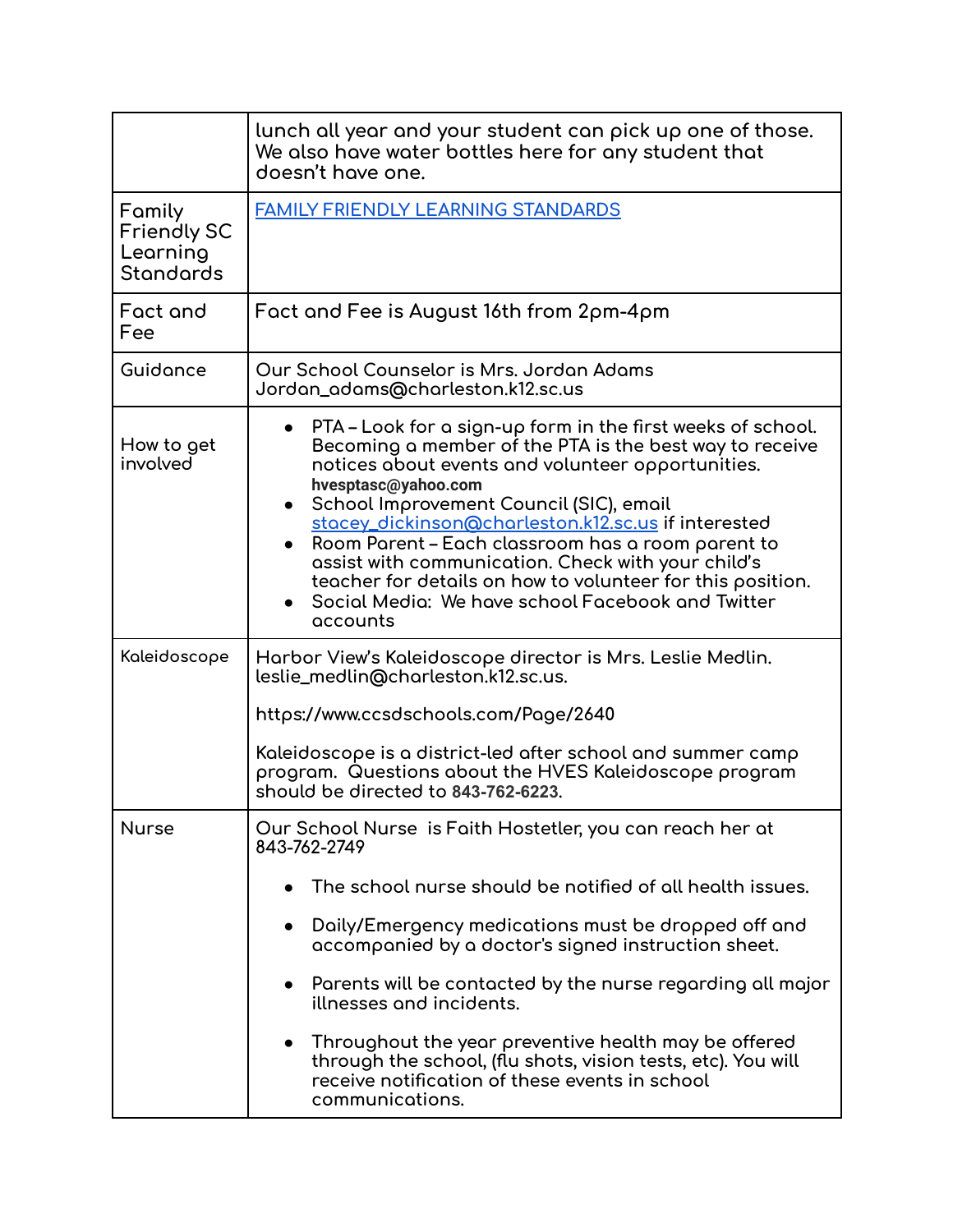| <b>PTA</b>         | The Harbor View PTA is dedicated to supporting the teachers,<br>students and staff of HVES. As a PTA, we provide the students<br>with a wide array of fun and educational opportunities and are<br>able to do so with donations and the help of volunteers! Please<br>sign up to become a PTA member! Any questions, please email:<br>hvesptasc@yahoo.com                                                                                                                                                                                                                         |
|--------------------|-----------------------------------------------------------------------------------------------------------------------------------------------------------------------------------------------------------------------------------------------------------------------------------------------------------------------------------------------------------------------------------------------------------------------------------------------------------------------------------------------------------------------------------------------------------------------------------|
| Registration       | www.ccsdschools.com/registration                                                                                                                                                                                                                                                                                                                                                                                                                                                                                                                                                  |
|                    | Students returning to the same school do NOT need to<br>register.                                                                                                                                                                                                                                                                                                                                                                                                                                                                                                                 |
|                    | Registration questions may be directed to<br>suzanne_steed@charleston.k12.sc.us                                                                                                                                                                                                                                                                                                                                                                                                                                                                                                   |
| School<br>Security | All school visitors must bring a valid SC Driver's License<br>as ID with them every visit. Identification is always<br>required to pick up a student. If someone other than the<br>parent/guardian is picking your child up early from<br>school, a handwritten note with that person's full name as<br>it appears on their driver's license and time of pickup<br>must be sent in with the child that morning. The school<br>office nor the teacher can accept phone calls, emails,<br>faxes, or text messages. This policy is put into place for<br>the safety of our students. |
|                    | Visitors should ring the school doorbell and identify<br>themselves and their purpose for visiting before entering<br>the building.                                                                                                                                                                                                                                                                                                                                                                                                                                               |
|                    | Fire, hurricane/tornado, and lock-down drills are<br>conducted regularly.                                                                                                                                                                                                                                                                                                                                                                                                                                                                                                         |
|                    | To help with our youngest students, CD and K5 students<br>will have a red tag placed on their backpacks with student<br>information (name, class, bus stop or afterschool<br>program).                                                                                                                                                                                                                                                                                                                                                                                            |
|                    | All car riders will be given a car rider identification tag.<br>This must be displayed on the rearview mirror during<br>pickup.                                                                                                                                                                                                                                                                                                                                                                                                                                                   |
| School             | *will be included in instructional fees. See link below to pay fees.                                                                                                                                                                                                                                                                                                                                                                                                                                                                                                              |
| Supplies           | Pay Fees Online https://hves.revtrak.net                                                                                                                                                                                                                                                                                                                                                                                                                                                                                                                                          |